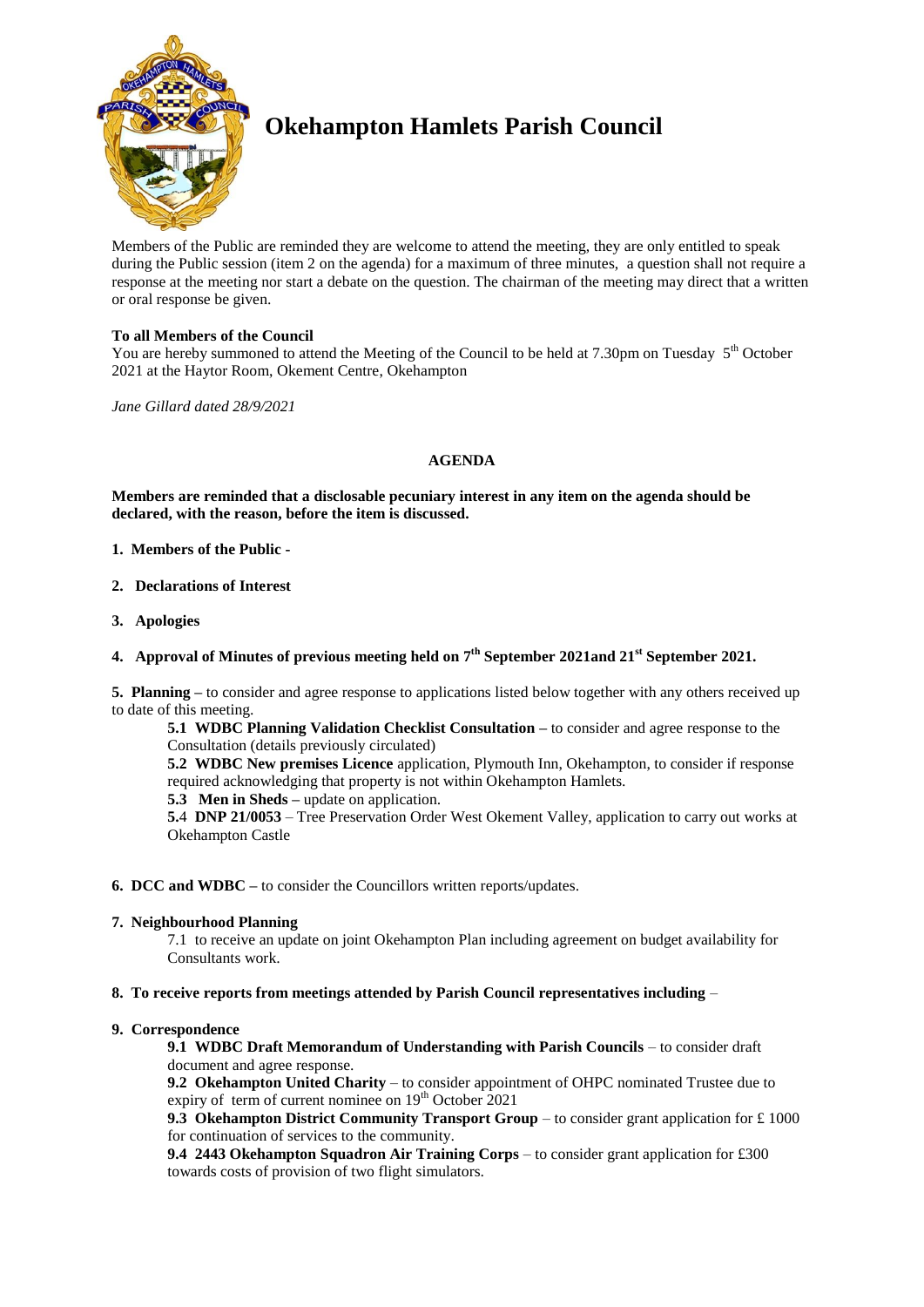**9.5 WDBC Consultation on Draft Gambling Statement of Principles** – to consider statement and agree response.

**9.6 Dartmoor National Park Bylaws Consultation** – to agree response to consultation.

#### **10. Finance** –

**10.1 Accounts for payment –**

| Mrs J Gillard (wages £tba, mileage £31.95, |          |
|--------------------------------------------|----------|
| Exp $£2.25$ ),                             |          |
| J Gillard backdated wages                  | £789.69  |
| GX Accountancy                             | £ 40.21  |
| <b>HMRC</b>                                | £ 684.95 |
| PKF Littlejohn LLP                         | £ 240.00 |
| WDBC (dog bin emptying)                    | £ 477.36 |

**10.2 External Audiitor Report** – to note completion of Review and contents of report, and to note publication of 'Notice of Conclusion of Audit' on 28<sup>th</sup> September 2021.

**10.3 Annual budget** – initial discussion on budget and any potential new items for inclusion 2022/23

# **11. Environmental issues**

- 11.1 Odours in East Okehampton area to discuss recent issues and agree actions to be taken.
- 11.2 Abbeyford Woods Sewage Pipe to discuss responses received from SWWA.

#### **12. Queens Platinum Jubilee Celebrations** – to receive update from Clerk and Cllr Cooper on arrangements.

# **13. Open Spaces.**

- **13.1 Open Spaces Working Group** to receive update from first meeting.
- **13.2 Dartmoor Marshalls** to receive update on patrols.
- **13**.3 Meldon road signage, bridleway signage to discuss any signs required.
- 13.4 Update on abandoned vehicle in Aplite Quarry Car Park
- 13.5 Old Town Park Local Nature Reserve update on work carried out by ORIG
- 13.6 Camping in Meldon Woods

# **14. Updates on Flood Plan and Snow Plan and actions required. – check of grit bins needed**

**15. Clerks Report August 2021** – Clerk to answer any questions raised by Councillors

**16. Open Meeting** – Tuesday 19<sup>th</sup> October 2021, 7.30pm Meldon Village Hall, to finalise guest speakers and arrangements.

# **PART TWO**

Items which may be taken in the absence of the press and public.

The Council is recommended to pass the following resolution:-

'Resolved that under section 1(2) of the Public Bodies (Admission to Meetings) Act 1960 that the public and press be excluded from the meeting for the following items as they involve the likely disclosure of sensitive and confidential information.'

# **17. To note current WDBC Enforcement cases list and information.**

**18. Neighbourhood Planning** - to receive update from Clerk, to discuss confidential correspondence/items of information received from Okehampton Town Council.

# **19. To confirm Date and venue of next meeting**